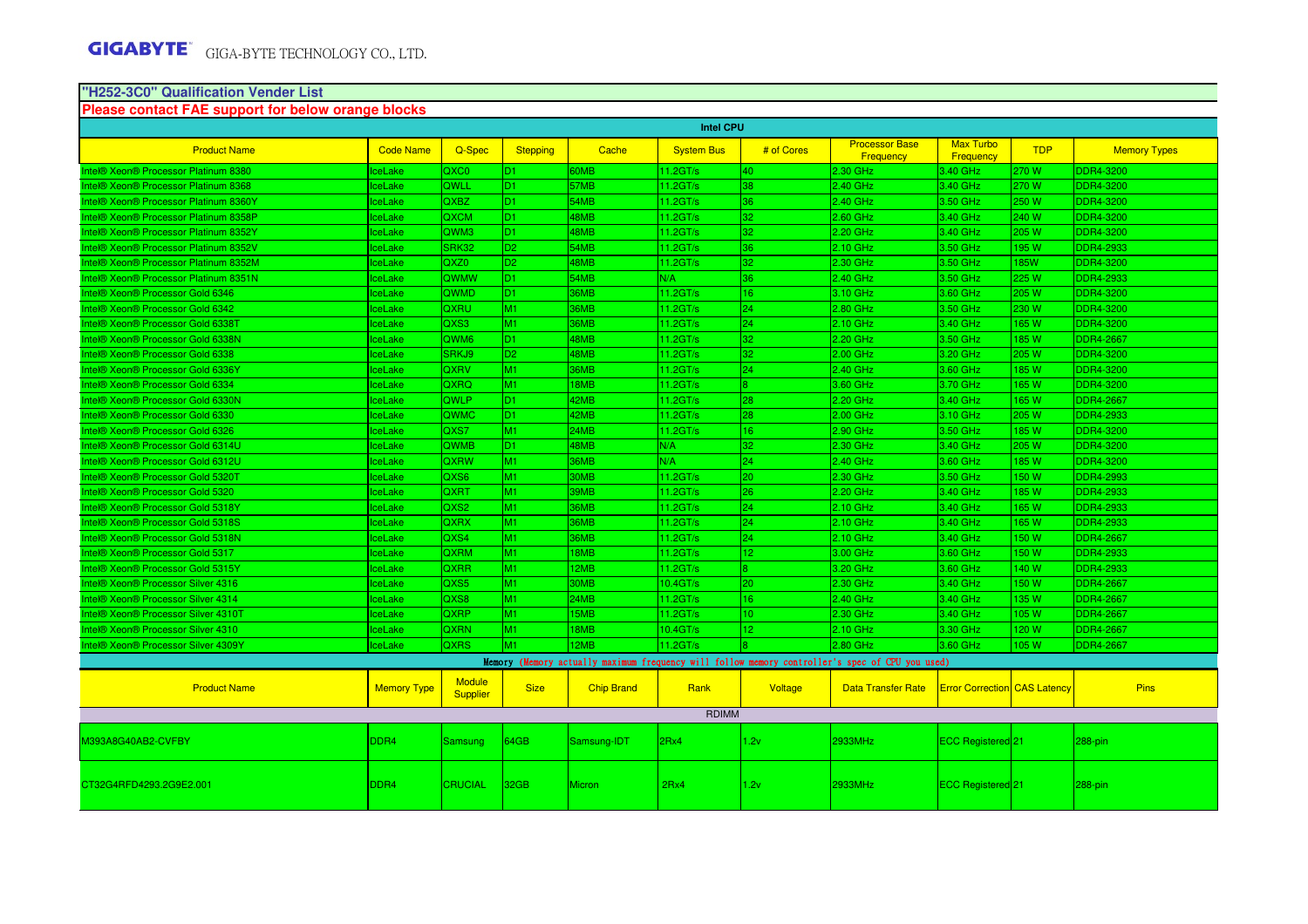| CT32G4RFD4293.36FE2        | DDR4             | <b>CRUCIAL</b>  | 32 <sub>GB</sub> | <b>Micron</b>          | 2Rx4 | 1.2v | 2933MHz | ECC Registered 21            | 288-pin |
|----------------------------|------------------|-----------------|------------------|------------------------|------|------|---------|------------------------------|---------|
| MTA36ASF4G72PZ-2G9E2TG     | DDR4             | Micron          | 32GB             | Micron-Montage         | 2Rx4 | 1.2v | 2933MHz | ECC Registered <sup>21</sup> | 288-pin |
| MTA36ASF4G72PZ-2G9E2VG     | DDR4             | <b>Micron</b>   | 32GB             | Micron-IDT             | 2Rx4 | 1.2v | 2933MHz | ECC Registered 21            | 288-pin |
| MTA36ASF4G72PZ-2G9E2UG     | DDR4             | Micron          | 32GB             | Micron-Rambus          | 2Rx4 | 1.2v | 2933MHz | ECC Registered 21            | 288-pin |
| <b>HMAA8GR7MJR4N-WM T4</b> | DDR4             | <b>SKhynix</b>  | 64GB             | <b>SKhynix-Montage</b> | 2Rx4 | 1.2v | 2933MHz | <b>ECC Registered 21</b>     | 288-pin |
| KSM29RD4/32HDR             | DDR <sub>4</sub> | <b>Kingston</b> | 32GB             | <b>SKhynix-Rambus</b>  | 2Rx4 | 1.2v | 2933MHz | ECC Registered <sup>21</sup> | 288-pin |
| HMA84GR7DJR4N-XN T4        | DDR4             | <b>SKhynix</b>  | 32GB             | <b>SKhynix-Montage</b> | 2Rx4 | 1.2v | 3200MHz | ECC Registered 22            | 288-pin |
| HMAA8GR7CJR4N-XN T4        | DDR <sub>4</sub> | <b>SKhynix</b>  | 64GB             | <b>SKhynix-Montage</b> | 2Rx4 | 1.2v | 3200MHz | ECC Registered 22            | 288-pin |
| HMAA8GR7CJR4N-XN TG        | DDR4             | <b>SKhynix</b>  | 64GB             | SKhynix-IDT            | 2Rx4 | 1.2v | 3200MHz | ECC Registered 22            | 288-pin |
| HMAA8GR7CJR4N-XN T8        | DDR <sub>4</sub> | <b>SKhynix</b>  | 64GB             | <b>SKhynix-Rambus</b>  | 2Rx4 | 1.2v | 3200MHz | ECC Registered 22            | 288-pin |
| MTA18ASF4G72PDZ-3G2F1VI    | DDR <sub>4</sub> | <b>Micron</b>   | 32 <sub>GB</sub> | Micron-IDT             | 2Rx8 | 1.2v | 3200MHz | ECC Registered 22            | 288-pin |
| MTA18ASF4G72PDZ-3G2F1UI    | DDR4             | <b>Micron</b>   | 32GB             | Micron-Rambus          | 2Rx8 | 1.2v | 3200MHz | ECC Registered 22            | 288-pin |
| MTA18ASF2G72PDZ-3G2R1UI    | DDR4             | <b>Micron</b>   | 16GB             | Micron-Rambus          | 2Rx8 | 1.2v | 3200MHz | ECC Registered 22            | 288-pin |
| MTA18ASF2G72PDZ-3G2R1TI    | DDR4             | Micron          | 16GB             | Micron-Rambus          | 2Rx8 | 1.2v | 3200MHz | ECC Registered 22            | 288-pin |
| MTA18ASF2G72PDZ-3G2R1VI    | DDR4             | Micron          | 16GB             | Micron-Rambus          | 2Rx8 | 1.2v | 3200MHz | ECC Registered 22            | 288-pin |
| MTA36ASF4G72PZ-3G2J3UI     | DDR4             | Micron          | 32GB             | Micron-Rambus          | 2Rx4 | 1.2v | 3200MHz | ECC Registered 22            | 288-pin |
| MTA18ASF4G72PDZ-3G2E1UI    | DDR <sub>4</sub> | <b>Micron</b>   | 32GB             | Micron-Rambus          | 2Rx8 | 1.2v | 3200MHz | ECC Registered 22            | 288-pin |
| MTA18ASF4G72PDZ-3G2E1TI    | DDR4             | <b>Micron</b>   | 32GB             | Micron-Montage         | 2Rx8 | 1.2v | 3200MHz | ECC Registered 22            | 288-pin |
| MTA18ASF4G72PDZ-3G2E1V1    | DDR4             | Micron          | 32GB             | <b>Micron</b>          | 2Rx8 | 1.2v | 3200MHz | ECC Registered <sup>22</sup> | 288-pin |
| MTA36ASF4G72PZ-3G2R1UI     | DDR <sub>4</sub> | <b>Micron</b>   | 32 <sub>GB</sub> | Micron-Rambus          | 2Rx4 | 1.2v | 3200MHz | ECC Registered 22            | 288-pin |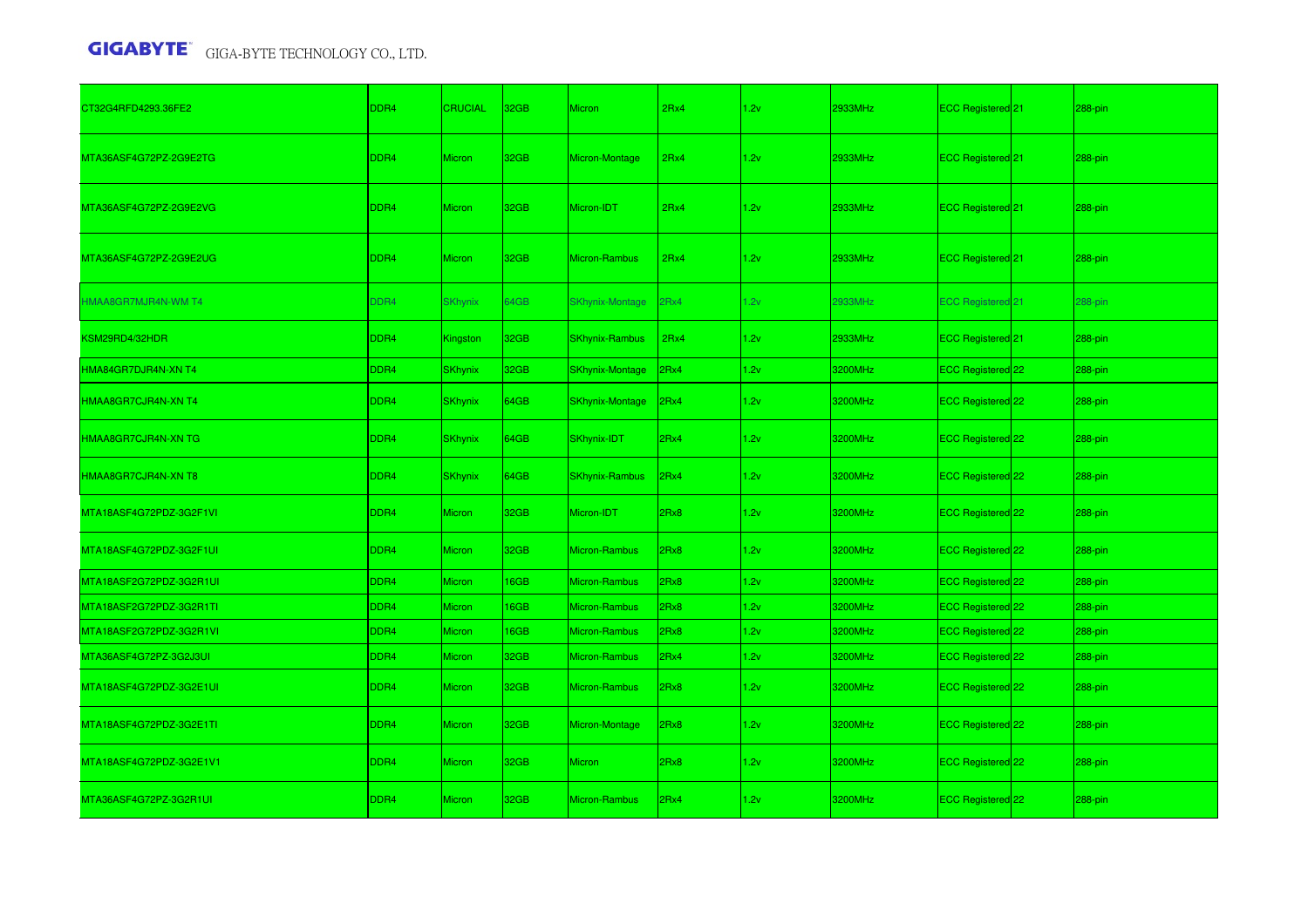| M393A2K40DB3-CWEGQ                                                                                                          | DDR4             | Samsung        | <b>16GB</b>        | Samsung-Rambus 1Rx4    |                                     | 1.2v                                                                             | 3200MHz                            | ECC Registered 22            |            | 288-pin    |  |  |
|-----------------------------------------------------------------------------------------------------------------------------|------------------|----------------|--------------------|------------------------|-------------------------------------|----------------------------------------------------------------------------------|------------------------------------|------------------------------|------------|------------|--|--|
| M393A2K40DB3-CWEBQ                                                                                                          | DDR4             | Samsung        | <b>16GB</b>        | Samsung-IDT            | 1Rx4                                | 1.2v                                                                             | 3200MHz                            | ECC Registered 22            |            | 288-pin    |  |  |
| M393A2K40DB3-CWECQ                                                                                                          | DDR4             | Samsung        | 16GB               | Samsung-               | 1Rx4                                | 1.2v                                                                             | 3200MHz                            | ECC Registered <sup>22</sup> |            | 288-pin    |  |  |
| M393A4K40DB3-CWECQ                                                                                                          | DDR4             | Samsung        | 32 <sub>GB</sub>   | Samsung-Montage        | l2Rx4                               | 1.2v                                                                             | 3200MHz                            | ECC Registered 22            |            | 288-pin    |  |  |
| M393A4K40DB3-CWEBQ                                                                                                          | DDR4             | <b>Samsung</b> | 32 <sub>GB</sub>   | Samsung-IDT            | 2Rx4                                | 1.2v                                                                             | 3200MHz                            | ECC Registered 22            |            | 288-pin    |  |  |
| M393A4K40DB3-CWEGQ                                                                                                          | DDR <sub>4</sub> | Samsung        | 32 <sub>GB</sub>   | Samsung-Rambus         | 2Rx4                                | 1.2v                                                                             | 3200MHz                            | ECC Registered 22            |            | 288-pin    |  |  |
| M393A4G40BB3-CWEGQ                                                                                                          | DDR4             | Samsung        | 32GB               | Samsung-Rambus         | 1Rx4                                | 1.2v                                                                             | 3200MHz                            | ECC Registered 22            |            | 288-pin    |  |  |
| M393A4K40EB3-CWEGQ                                                                                                          | DDR4             | Samsung        | 32GB               | Samsung-Rambus 2Rx4    |                                     | 1.2v                                                                             | 3200MHz                            | ECC Registered 22            |            | 288-pin    |  |  |
| M393A4K40EB3-CWECQ                                                                                                          | DDR4             | Samsung        | 32GB               | Samsung-Montage 2Rx4   |                                     | 1.2v                                                                             | 3200MHz                            | ECC Registered 22            |            | 288-pin    |  |  |
| M393A4K40EB3-CWEBY                                                                                                          | DDR4             | Samsung        | 32GB               | Samsung-IDT            | 2Rx4                                | 1.2v                                                                             | 3200MHz                            | ECC Registered 22            |            | 288-pin    |  |  |
| M393A8G40AB2-CWEBQ                                                                                                          | DDR4             | Samsung        | 64GB               | Samsung-IDT            | 2Rx4                                | 1.2v                                                                             | 3200MHz                            | ECC Registered 22            |            | 288-pin    |  |  |
| KSM32RS8/16MER                                                                                                              | DDR4             | Kingston       | 16GB               | Micron-Rambus          | 1Rx8                                | 1.2v                                                                             | 3200MHz                            | ECC Registered 22            |            | 288-pin    |  |  |
| SM32RS4/32MER                                                                                                               | DDR4             | Kingston       | 32GB               | Micron-Rambus          | 1Rx4                                | 1.2v                                                                             | 3200MHz                            | ECC Registered 22            |            | 288-pin    |  |  |
| AD4R3200716G22-BHYA                                                                                                         | DDR4             | <b>ADATA</b>   | 16GB               | <b>SKhynix-Montage</b> | Rx8                                 | 1.2v                                                                             | 3200MHz                            | ECC Registered 22            |            | 288-pin    |  |  |
| <b>LRDIMM</b>                                                                                                               |                  |                |                    |                        |                                     |                                                                                  |                                    |                              |            |            |  |  |
| M386AAG40MMB-CVFC0                                                                                                          | DDR4             | Samsung        | 128GB              | <b>Samsung</b>         | 4DRx4                               | 1.2v                                                                             | 2933MHz                            | ECC Registered <sup>21</sup> |            | 288-pin    |  |  |
| M386A8K40DM2-CWELQ                                                                                                          | DDR4             | <b>Samsung</b> | 64GB               | Samsung-IDT            | 4DRx4                               | 1.2v                                                                             | 3200MHz                            | ECC Registered 22            |            | 288-pin    |  |  |
| Intel Optane™ Persistent Memory 200 Series (Barlow PASS)Due to thermal limitaiton, please mark as orange color if test pass |                  |                |                    |                        |                                     |                                                                                  |                                    |                              |            |            |  |  |
| NMB1XBD128GQS QVSN                                                                                                          | DDR-T            | Intel          | 128GB              |                        |                                     |                                                                                  | 3200MHz                            |                              |            | 288-pin    |  |  |
| NMB1XBD256GQSQVSP                                                                                                           | DDR-T            | Intel          | 256GB              |                        |                                     |                                                                                  | 3200MHz                            |                              |            | 288-pin    |  |  |
| NMB1XBD512GQS QVSQ                                                                                                          | DDR-T            | Intel          | 512GB              |                        |                                     |                                                                                  | 3200MHz                            |                              |            | 288-pin    |  |  |
|                                                                                                                             |                  |                |                    |                        |                                     | HDD (If the system build-in with RAID card , please refer to RAID card QVL list) |                                    |                              |            |            |  |  |
| <b>Product Name</b>                                                                                                         | <b>Type</b>      | Vendor         | <b>Form Factor</b> | Format                 | Capacity                            | <b>Interface Speed</b>                                                           | <b>Series</b>                      | Cache                        | <b>RPM</b> | Encryption |  |  |
|                                                                                                                             |                  |                |                    |                        | Seagate Enterprise Capacity 2.5 HDD |                                                                                  | Exos 7E2000                        |                              |            |            |  |  |
| ST2000NX0243                                                                                                                | <b>SATA</b>      | Seagate        | 2.5"               | 4Kn                    | 2TB                                 | 6Gb/s                                                                            | <b>Enterprise Capacity</b><br>V.3) | <b>28MB</b>                  | 7200       | N/A        |  |  |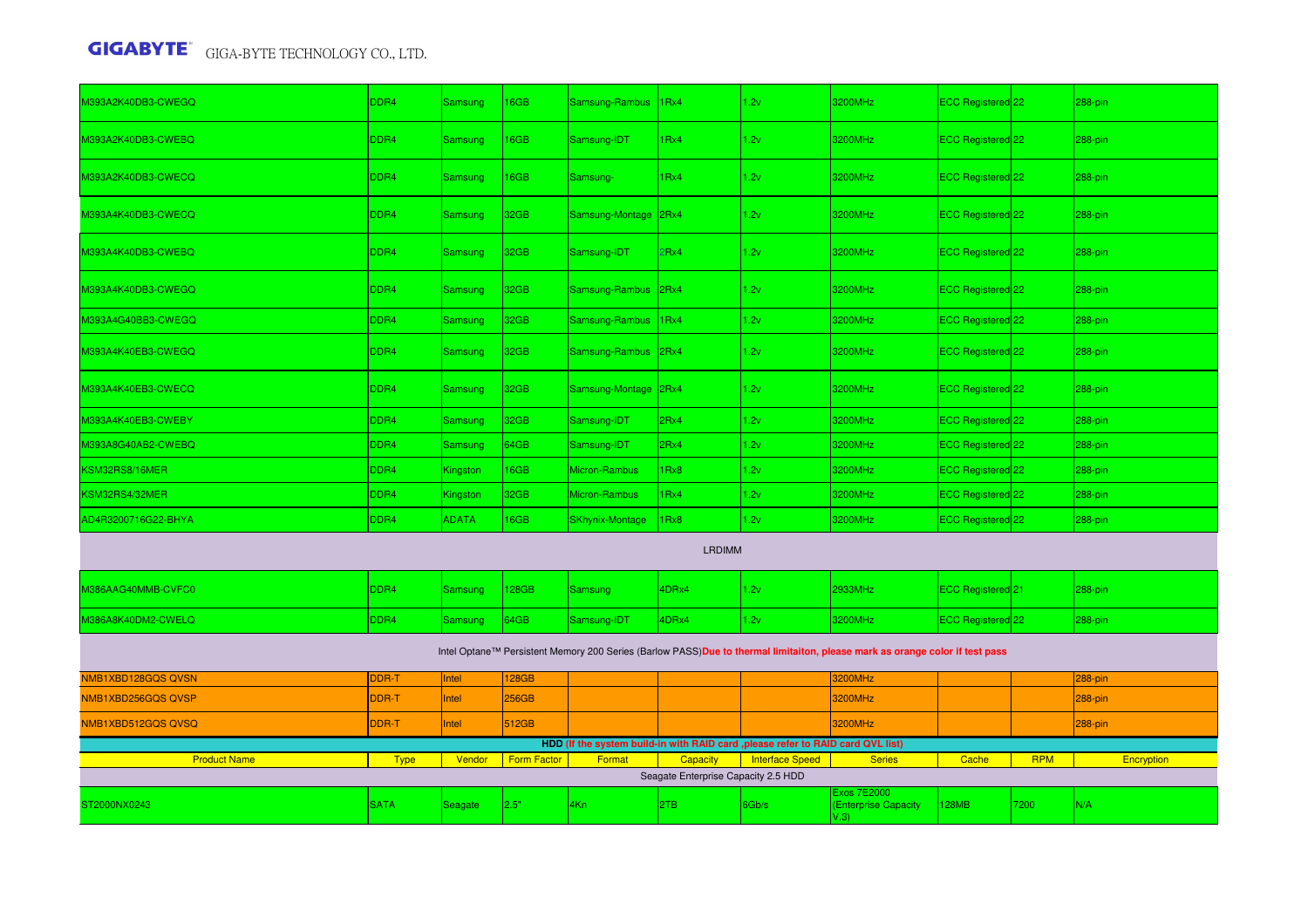| Seagate Enterprise Capacity 3.5 HDD             |             |                   |                    |                   |                     |                                  |                                          |       |      |             |  |  |
|-------------------------------------------------|-------------|-------------------|--------------------|-------------------|---------------------|----------------------------------|------------------------------------------|-------|------|-------------|--|--|
| ST18000NM000J                                   | <b>SATA</b> | Seagate           | 3.5"               | 512e/4Kn          | 18TB                | 6Gb/s                            | EXOS X18                                 | 256MB | 7200 | N/A         |  |  |
| ST20000NM007D                                   | <b>SATA</b> | Seagate           | 3.5"               | 512e/4Kn          | 20TB                | 6Gb/s                            | EXOS X20                                 | 256MB | 7200 | N/A         |  |  |
| ST10000NM0016                                   | <b>SATA</b> | Seagate           | 3.5"               | 512e              | 10TB                | 6Gb/s                            | Exos X10<br>(Enterprise Capacity<br>V.6) | 256MB | 7200 | N/A         |  |  |
| ST14000NM0018                                   | <b>SATA</b> | Seagate           | 3.5"               | 512e              | 14TB                | 6Gb/s                            | Exos X14<br>(Enterprise Capacity)        | 256MB | 7200 | N/A         |  |  |
| ST16000NM001G                                   | <b>SATA</b> | Seagate           | 3.5"               | 512e/4Kn          | 16TB                | 6Gb/s                            | <b>EXOS X16</b>                          | 256MB | 7200 | N/A         |  |  |
| ST16000NM001G                                   | SATA        | Seagate           | 3.5"               | 512e/4Kn          | 16TB                | 6Gb/s                            | EXOS X16                                 | 256MB | 7200 | N/A         |  |  |
| ST10000NM017B                                   | <b>SATA</b> | Seagate           | 3.5"               | 512e              | OTB                 | 6Gb/s                            | <b>EXOS 7E10</b>                         | 256MB | 7200 | N/A         |  |  |
| <b>WD Enterprise Hard Drives</b>                |             |                   |                    |                   |                     |                                  |                                          |       |      |             |  |  |
| <b>WUS721010ALE6L4</b>                          | <b>SATA</b> | WD                | 3.5"               | 512e              | 10TB                | 6Gb/s                            | Ultrastar® DC HC330                      | 256MB | 7200 | N/A         |  |  |
| <b>WUH721818ALE6L4</b>                          | <b>SATA</b> | <b>WD</b>         | 3.5"               | 512e              | 18TB                | 6Gb/s                            | <b>Ultrastar DC HC550</b>                | 512MB | 7200 | N/A         |  |  |
| Toshiba Enterprise Hard Drives                  |             |                   |                    |                   |                     |                                  |                                          |       |      |             |  |  |
| MG09ACA18TE                                     | <b>SATA</b> | <b>Toshiba</b>    | 3.5"               | 512e              | 18TB                | 12Gb/s                           | <b>MG09</b>                              | 256MB | 7200 | N/A         |  |  |
| MG07ACA14TE                                     | <b>SATA</b> | <b>Toshiba</b>    | 3.5"               | 512e              | 14TB                | 6Gb/s                            | Capacity                                 | 256MB | 7200 | N/A         |  |  |
|                                                 |             |                   |                    |                   | <b>SATA/SAS SSD</b> |                                  |                                          |       |      |             |  |  |
| <b>Product Name</b>                             | <b>Type</b> | Vendor            | <b>Form Factor</b> | Interface         | <b>Capacity</b>     | <b>Interface Speed</b>           | <b>FW</b>                                |       |      | <b>Note</b> |  |  |
| <b>SATA SSD</b>                                 |             |                   |                    |                   |                     |                                  |                                          |       |      |             |  |  |
| SSB1K9GTLCG-D2-SME520GBT ESM1220 Series         | <b>SSD</b>  | Phison            | 2.5"               | <b>SATA</b>       | 1.92TB              | 6Gb/s                            |                                          |       |      |             |  |  |
| MTFDDAK3T8TDS-1AW1ZABYY (5300 PRO)              | <b>SSD</b>  | Micron            | 2.5"               | <b>SATA</b>       | 3.84TB              | 6Gb/s                            |                                          |       |      |             |  |  |
| MTFDDAK1T9TDS-1AW1ZABYY (5300 PRO)              | <b>SSD</b>  | Micron            | 2.5"               | <b>SATA</b>       | 1.92TB              | 6Gb/s                            |                                          |       |      |             |  |  |
| MTFDDAK3T8TDS-1AW1ZABYY (5300 PRO)              | <b>SSD</b>  | Micron            | 2.5"               | <b>SATA</b>       | 3.84TB              | 6Gb/s                            |                                          |       |      |             |  |  |
| MTFDDAK1T9TDS-1AW1ZABYY (5300 PRO)              | <b>SSD</b>  | Micron            | 2.5"               | <b>SATA</b>       | 1.92TB              | 6Gb/s                            |                                          |       |      |             |  |  |
| MZ7L3480HCHQ-00A07 PM893 Series                 | <b>SSD</b>  | Samsung           | 2.5"               | <b>SATA</b>       | 480GB               | 6Gb/s                            |                                          |       |      |             |  |  |
| MZ7L33T8HBLT-00A07 PM893 Series                 | <b>SSD</b>  | <b>Samsung</b>    | 2.5"               | <b>SATA</b>       | 3.84TB              | 6Gb/s                            |                                          |       |      |             |  |  |
| MZ-7LH1T9NE 883 DCT Series                      | <b>SSD</b>  | Samsung           | 2.5"               | <b>SATA</b>       | 1.92TB              | 6Gb/s                            |                                          |       |      |             |  |  |
| SSDSC2KG019T8 D3-S4610 Series                   | <b>SSD</b>  | Intel             | 2.5"               | <b>SATA</b>       | .92TB               | 6Gb/s                            |                                          |       |      |             |  |  |
| SSDSC2KB019T8 D3-S4510 Series                   | <b>SSD</b>  | Intel             | 2.5"               | <b>SATA</b>       | 1.92TB              | 6Gb/s                            |                                          |       |      |             |  |  |
| XA960LE10063                                    | <b>SSD</b>  | Seagate           | 2.5"               | <b>SATA</b>       | 960GB               | 6Gb/s                            |                                          |       |      |             |  |  |
| XA480LE10063                                    | <b>SSD</b>  | Seagate           | 2.5"               | <b>SATA</b>       | 480GB               | 6Gb/s                            |                                          |       |      |             |  |  |
| SSB240GTLCG-D2-SME520GBT ESM1220 Series         | <b>SSD</b>  | Phison            | 2.5"               | <b>SATA</b>       | 240GB               | 6Gb/s                            |                                          |       |      |             |  |  |
| SSB480GTLCG-D2-SME520GBT ESM1220 Series         | <b>SSD</b>  | Phison            | 2.5"               | <b>SATA</b>       | 480GB               | 6Gb/s                            |                                          |       |      |             |  |  |
| SSB960GTLCG-D2-SME520GBT ESM1220 Series         | <b>SSD</b>  | hison <sup></sup> | 2.5"               | <b>SATA</b>       | 960GB               | 6Gb/s                            |                                          |       |      |             |  |  |
| SSB1K9GTLCG-D2-SME520GBT ESM1220 Series         | <b>SSD</b>  | Phison            | 2.5"               | <b>SATA</b>       | 1.92TB              | 6Gb/s                            |                                          |       |      |             |  |  |
| KHK61RSE960G                                    | <b>SSD</b>  | Toshiba           | 2.5"               | <b>SATA</b>       | 960GB               | 6Gb/s                            |                                          |       |      |             |  |  |
|                                                 |             |                   |                    |                   | <b>PCIe SSD</b>     |                                  |                                          |       |      |             |  |  |
| <b>Product Name</b>                             | <b>Type</b> | Vendor            | <b>Form Factor</b> | Interface         | Capacity            | <b>Interface Speed</b>           |                                          |       |      | <b>Note</b> |  |  |
|                                                 |             |                   |                    |                   | PCIe SSD            |                                  |                                          |       |      |             |  |  |
| SSDPEDKX040T701 P4500 Series PCIe Gen3 x4 4TB   | PCIe        | Intel             | PCI-E 3.0          | PCle(NVMe)        | 4TB                 | PCIe Gen3 x4                     |                                          |       |      |             |  |  |
| Samsung PM1725b MZPLL3T2HAJQ PCIe Gen3 x8 3.2TB | PCle        | Samsung           | <b>PCI-E 3.0</b>   | PCle(NVMe)        | 3.2TB               | PCle Gen3 x8                     |                                          |       |      |             |  |  |
|                                                 |             |                   |                    |                   | <b>SATA DOM</b>     |                                  |                                          |       |      |             |  |  |
| <b>Product Name</b>                             | <b>Type</b> | Vendor            | <b>Capacity</b>    | <b>Flash Type</b> | Max. Channels       | Max. Power<br><b>Consumption</b> |                                          |       |      | <b>Note</b> |  |  |
|                                                 |             |                   |                    |                   | <b>SATA III</b>     |                                  |                                          |       |      |             |  |  |
| Innodisk SATADOM-SH 3ME4 DESSH-64GM41BC1SCB     | Horizontal  | INNODISK 64GB     |                    | MLC:              |                     | 2 1.27 W                         |                                          |       |      |             |  |  |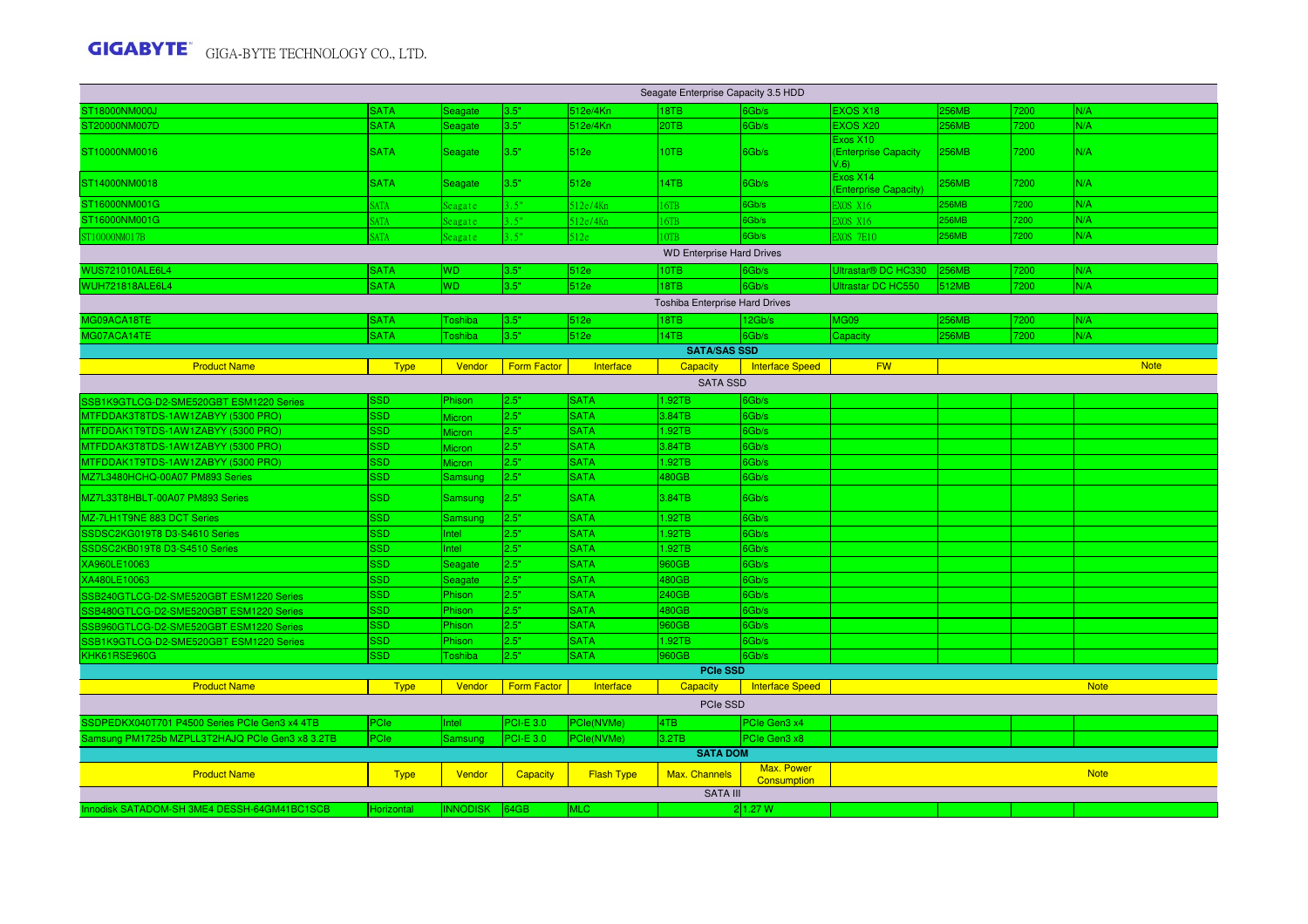| Innodisk SATADOM-SH TYPE C 3ME4 DESSC-<br>64GM41BC1SCB | Horizontal                    | <b>INNODISK</b>                             | 64GB                         | MLC.                                      |                                    | 1 0.626 W                          |                                                                                    |  |  |             |  |  |
|--------------------------------------------------------|-------------------------------|---------------------------------------------|------------------------------|-------------------------------------------|------------------------------------|------------------------------------|------------------------------------------------------------------------------------|--|--|-------------|--|--|
|                                                        |                               |                                             |                              |                                           | <b>RAID Cards</b>                  |                                    |                                                                                    |  |  |             |  |  |
| <b>Product Name</b>                                    | RAID-on-Chip<br>Controller    | <b>Host Bus</b><br><b>Type</b>              |                              | <b>Internal Ports Internal Connectors</b> | <b>External Ports</b>              | External<br><b>Connectors</b>      | <b>Data Transfer Rates</b>                                                         |  |  | <b>Note</b> |  |  |
| <b>GIGABYTE Storage Cards</b>                          |                               |                                             |                              |                                           |                                    |                                    |                                                                                    |  |  |             |  |  |
| <b>CRA3338</b>                                         | <b>LSI SAS 3008</b>           | <b>PCle Gen3</b>                            |                              | 2 x Mini-SAS HD<br><b>SFF-8643</b>        |                                    |                                    | Up to 12Gb/s per port                                                              |  |  |             |  |  |
| <b>CSA3548</b>                                         | <b>LSI SAS 3008</b>           | <b>PCIe Gen3</b>                            |                              |                                           |                                    | 2 x Mini-SAS HD<br><b>SFF-8644</b> | Up to 12Gb/s per port                                                              |  |  |             |  |  |
| <b>CRA4448</b>                                         | <b>LSI SAS 3108</b>           | <b>Cle Gen3</b>                             |                              | 2 x Mini-SAS HD<br><b>SFF-8643</b>        |                                    |                                    | Up to 12Gb/s per port                                                              |  |  |             |  |  |
| <b>CRAO438</b>                                         | <b>LSI SAS 3108</b>           | <b>OCP</b> PCIe<br>en3 x8                   |                              | 2 x8 SlimSAS SFF-<br>8654                 |                                    |                                    | Up to 12Gb/s per port                                                              |  |  |             |  |  |
| <b>CRAO338</b>                                         | <b>LSI SAS 3008</b>           | <b>OCP PCIe</b><br>aen3 x8                  |                              | 2 x8 SlimSAS SFF-<br>8654                 |                                    |                                    | Up to 12Gb/s per port                                                              |  |  |             |  |  |
| <b>LSI RAID Controller Cards</b>                       |                               |                                             |                              |                                           |                                    |                                    |                                                                                    |  |  |             |  |  |
| MegaRAID SAS 9460-16i without Tri-mode                 | SAS3516 dual<br>core RAID-on- | <b>Cle Gen3</b>                             |                              | 4 x Mini-SAS HD                           |                                    |                                    | Up to 12Gb/s per port                                                              |  |  |             |  |  |
|                                                        | Chip (ROC)                    |                                             |                              | <b>SFF-8643</b>                           |                                    |                                    |                                                                                    |  |  |             |  |  |
| LSI Host Bus Adapters (HBAs)                           |                               |                                             |                              |                                           |                                    |                                    |                                                                                    |  |  |             |  |  |
| LSI SAS 9400-16i without Tri-mode                      | SAS3416                       | <b>PCIe Gen3</b><br>k8.                     | 16                           | 4 x Mini-SAS HD<br><b>SFF-8643</b>        |                                    |                                    | Up to 12Gb/s per port                                                              |  |  |             |  |  |
| Microsemi RAID Cards                                   |                               |                                             |                              |                                           |                                    |                                    |                                                                                    |  |  |             |  |  |
| SmartRAID 3154-16i                                     | <b>PM8236</b>                 | <b>PCIe Gen3</b><br>ß.                      | 16                           | 4 x Mini-SAS HD<br>SFF-8643               |                                    |                                    | Up to 12Gb/s per port                                                              |  |  |             |  |  |
| Microsemi Host Bus Adapters                            |                               |                                             |                              |                                           |                                    |                                    |                                                                                    |  |  |             |  |  |
| SmartHBA 2100-8i                                       | <b>PM8222</b>                 | PCIe Gen3<br>x8                             |                              | 2 x Mini-SAS HD<br><b>SFF-8643</b>        |                                    |                                    | Up to 12Gb/s per port                                                              |  |  |             |  |  |
|                                                        |                               |                                             |                              |                                           | <b>LAN Cards</b>                   |                                    |                                                                                    |  |  |             |  |  |
| <b>Product Name</b>                                    | Connector                     |                                             | <b>System Interface Type</b> | # of Ports                                |                                    | <b>Data Rate</b>                   | <b>Note</b>                                                                        |  |  |             |  |  |
|                                                        |                               |                                             |                              |                                           | <b>GIGABYTE LAN Cards</b>          |                                    |                                                                                    |  |  |             |  |  |
| <b>CLNO832</b><br>CLNOQ42                              | $SFP+$<br>SFP <sub>28</sub>   | <b>OCP</b> PCIe Gen2 x8<br>OCP PCIe Gen3 x8 |                              | Dual<br>Dual                              | 10Gb/s per port<br>25Gb/s per port |                                    | INTEL 82599ES Support OCP 2.0 type1<br>Qlogic (Cavium) QL41401-A2G Support OCP 2.0 |  |  |             |  |  |
| <b>CLNO222</b>                                         | <b>RJ-45</b>                  | OCP PCIe Gen3 x4                            |                              | Dual                                      | 10Gb/s per port                    |                                    | INTEL X550-AT2 Support OCP 2.0 type1                                               |  |  |             |  |  |
| <b>CLN4752</b>                                         | QSFP+                         | PCIe Gen3 x8                                |                              | Dual                                      | 40Gb/s per port                    |                                    | <b>INTEL XL710</b>                                                                 |  |  |             |  |  |
| <b>CLN4224</b>                                         | <b>RJ-45</b>                  | PCIe Gen3 x4                                |                              | Quad                                      | 10Gb/s per port                    |                                    | <b>INTEL X550-AT2</b>                                                              |  |  |             |  |  |
| CLN4M34                                                | SFP <sub>28</sub>             | PCIe Gen3 x16                               |                              | Quad                                      | 10Gb/s per port                    |                                    | <b>Mellanox ConnectX-4</b>                                                         |  |  |             |  |  |
| Intel 25GbE                                            |                               |                                             |                              |                                           |                                    |                                    |                                                                                    |  |  |             |  |  |
| Intel® Ethernet Network Adapter XXV710-DA2             | SFP <sub>28</sub>             | PCIe Gen3 x8                                |                              | Dual                                      | 25Gb/s per port<br>Intel 40GbE     |                                    |                                                                                    |  |  |             |  |  |
| Intel® Ethernet Converged Network Adapter XL710-QDA2   | QSFP+                         | PCIe Gen3 x8                                |                              | Dual                                      | 40Gb/s per port                    |                                    |                                                                                    |  |  |             |  |  |
|                                                        |                               |                                             |                              |                                           | Intel 100GbE                       |                                    |                                                                                    |  |  |             |  |  |
| Intel® Ethernet Network Adapter E810-CQDA2             | QSFP28                        | PCIe Gen4 x16                               |                              | Dual                                      | 100Gb/s per port                   |                                    |                                                                                    |  |  |             |  |  |
|                                                        |                               |                                             |                              |                                           | <b>Mellanox ConnectX</b>           |                                    |                                                                                    |  |  |             |  |  |
| MCX631102AN-ADAT                                       | SFP28                         | PCIe Gen4 x8                                |                              | Dual                                      | 25Gb/s per port                    |                                    |                                                                                    |  |  |             |  |  |
| MCX623106AN-CDAT<br><b>QSFP56</b>                      |                               |                                             |                              |                                           |                                    |                                    | ConnectX®-6 Dx without Crypto<br>ConnectX®-6 Dx No Crypto, No Secure Boot          |  |  |             |  |  |